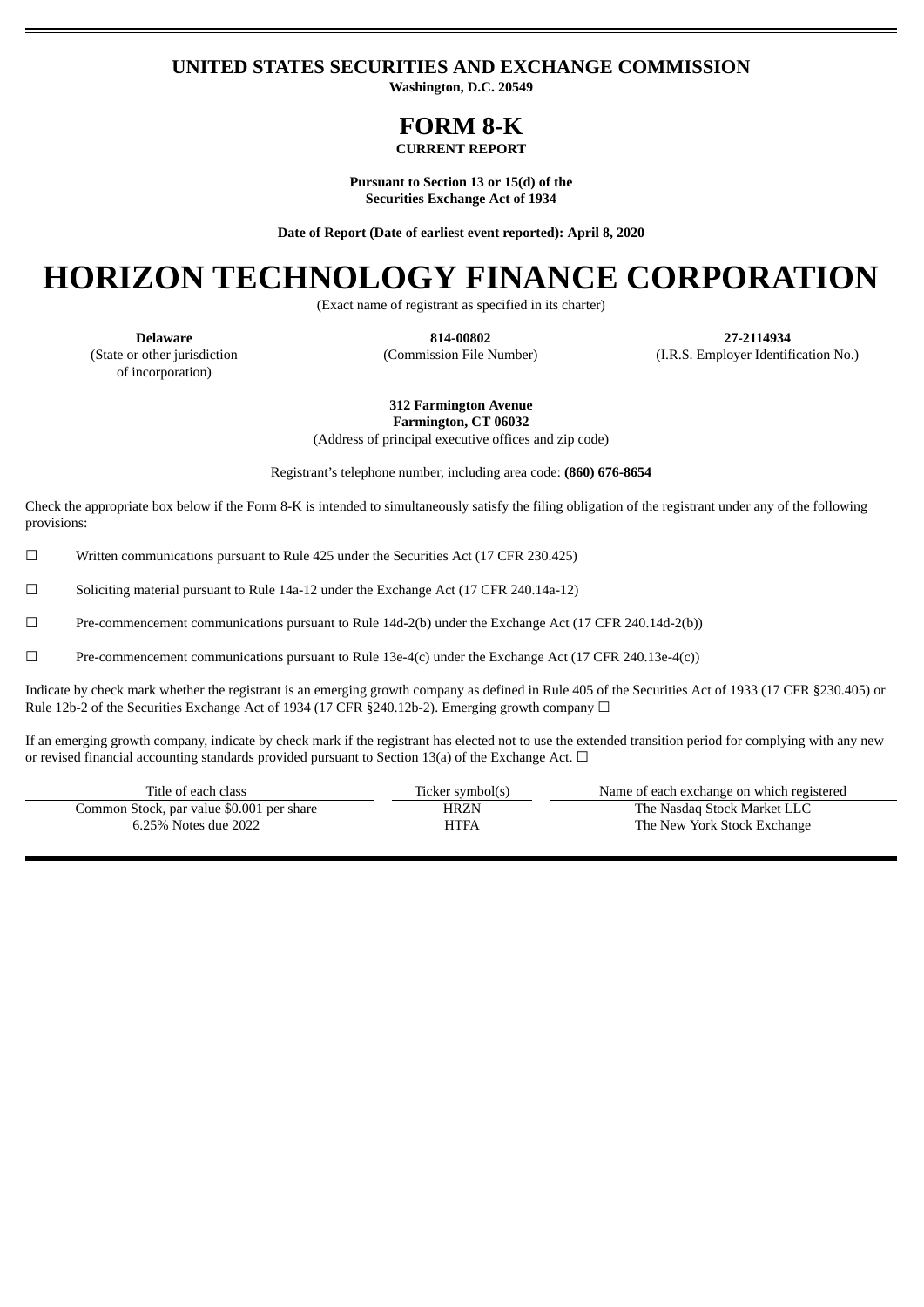# **Section 2 Financial Information Item 2.02 Results of Operations and Financial Condition**

On April 8, 2020, Horizon Technology Finance Corporation (the "Company") issued a press release announcing its preliminary assessment of COVID-19's effect on the Company's operations, as well as its investment portfolio update for the three months ended March 31, 2020. A copy of this press release is attached hereto as Exhibit 99.1.

The information in Item 2.02 of this Current Report on Form 8-K, including Exhibit 99.1 furnished herewith, is being furnished and shall not be deemed "filed" for any purpose of Section 18 of the Securities Exchange Act of 1934, as amended (the "Exchange Act"), or otherwise subject to liabilities of such Section. The information in this Current Report on Form 8-K shall not be deemed to be incorporated by reference into any filing under the Securities Act of 1933, as amended, or the Exchange Act, except as shall be expressly set forth by specific reference in such filing.

| <b>Section 9</b> | <b>Financial Statements and Exhibits</b> |
|------------------|------------------------------------------|
| <b>Item 9.01</b> | <b>Financial Statements and Exhibits</b> |

(d) Exhibits.

[99.1](#page-3-0) Press release of the [Company](#page-3-0) dated April 8, 2020.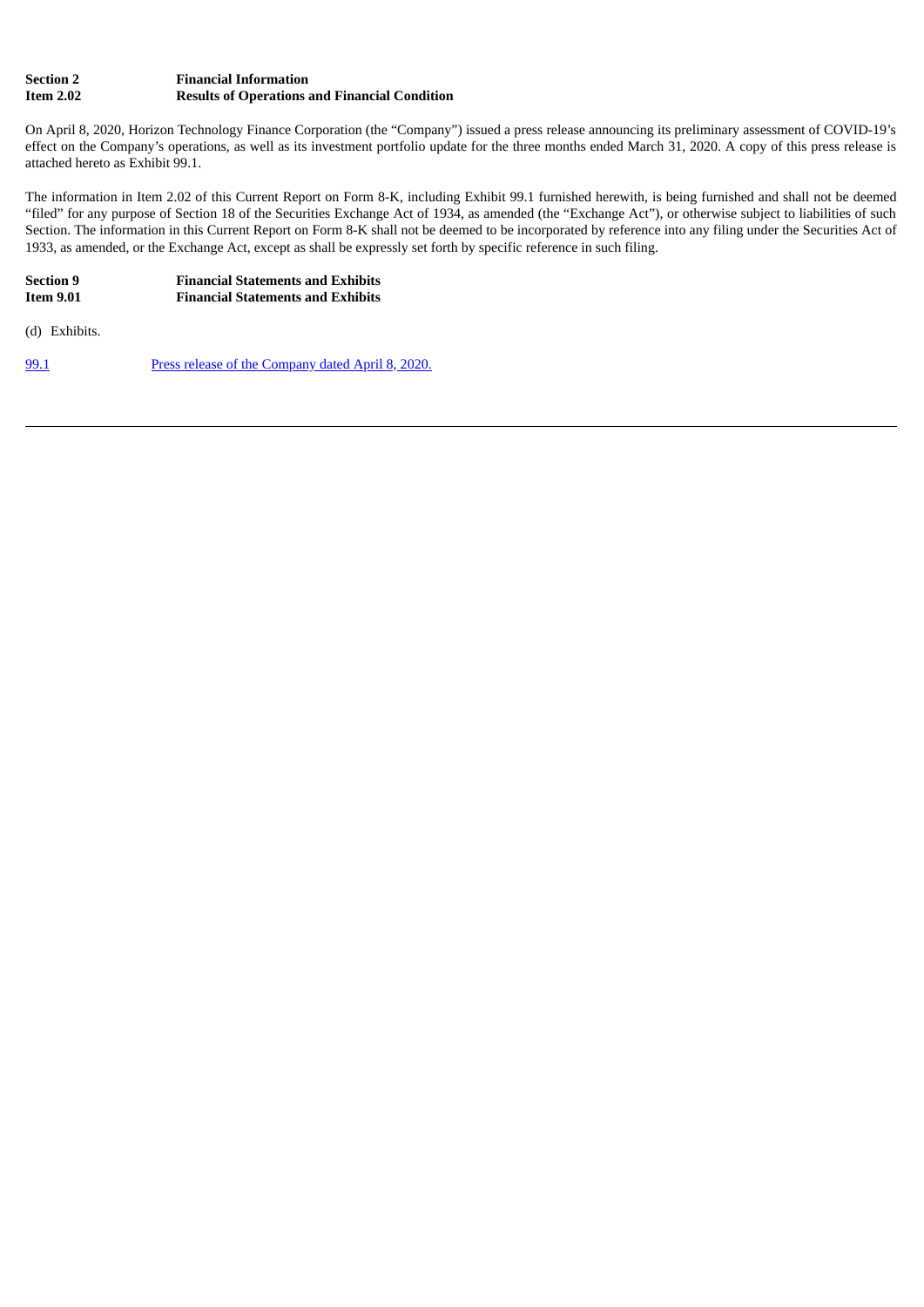# **SIGNATURE**

Pursuant to the requirements of the Securities Exchange Act of 1934, the Registrant has duly caused this report to be signed on its behalf by the undersigned hereunto duly authorized.

Date: April 8, 2020 HORIZON TECHNOLOGY FINANCE **CORPORATION** 

> By: /s/ Robert D. Pomeroy, Jr. Robert D. Pomeroy, Jr. *Chief Executive Officer*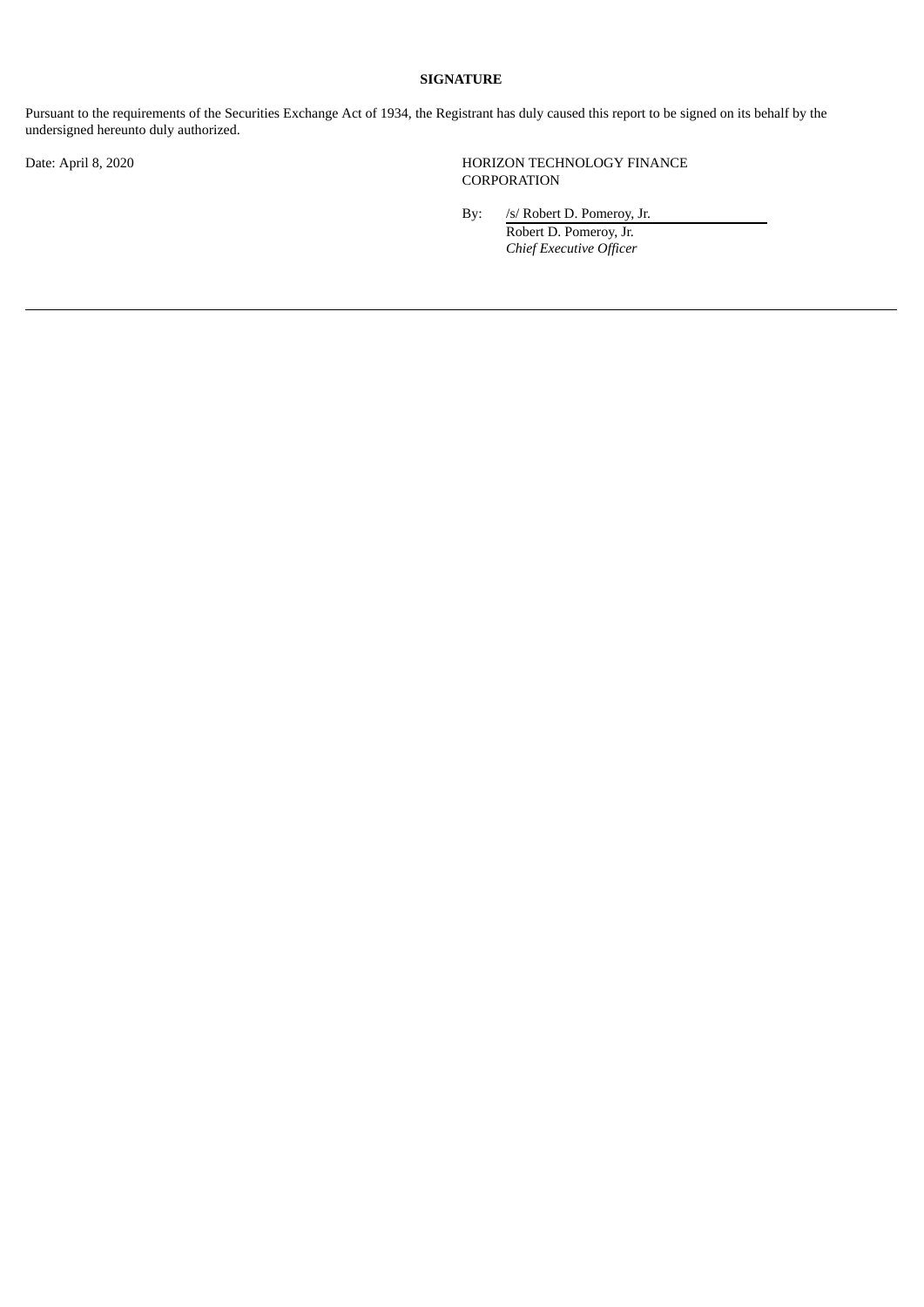<span id="page-3-0"></span>

# **Horizon Technology Finance Provides Operational and First Quarter 2020 Portfolio Update**

- *Originates \$50.5 Million of New Loans -* - *Eighth Consecutive Quarter of Portfolio Growth -* - *Operational and Portfolio Update Related to COVID-19 -*

**Farmington, Connecticut – April 8, 2020 –** Horizon Technology Finance Corporation (NASDAQ: HRZN) ("Horizon," "We," "Our" or the "Company"), a leading specialty finance company that provides capital in the form of secured loans to venture capital backed companies in the technology, life science, healthcare information and services, and sustainability industries, today provided a preliminary assessment of COVID-19's effect on the Company's operations to-date, as well as its portfolio update for the first quarter ended March 31, 2020.

"During the first quarter, we originated \$50.5 million in loans, recording our eighth consecutive quarter of portfolio growth," said Gerald A. Michaud, President of Horizon. "We continue to prudently originate new loans that meet our current underwriting criteria in light of the impact of the coronavirus pandemic on the economy. We experienced liquidity events early in the quarter, which again demonstrated the power of our predictive pricing strategy. We believe we are adequately capitalized to navigate through the current environment and to continue to deliver value to our shareholders."

# **COVID-19's Preliminary Effects**

Horizon's foremost priority is to ensure the health and well-being of its team. To that end, as the COVID-19 pandemic situation unfolded in March, Horizon promptly activated its business continuity plans, and its team is working remotely, with operations continuing uninterrupted. As a result, Horizon is closely monitoring its current portfolio companies while continuing to source new venture debt investments.

- · *Conservative Leverage / Strengthened Balance Sheet* Horizon proactively strengthened its balance sheet in 2019, prior to the COVID-19 pandemic, which allowed Horizon to lower its cost of capital, increase its liquidity and maintain leverage at the lower end of its targeted 80 to 120% range.
	- o Liquidity as of March 31, 2020, the Company had \$51.6 million in available liquidity, consisting of \$38.8 million in cash and money market funds, and \$12.8 million in funds available under existing credit facility commitments. There was \$45.0 million in outstanding principal balance under the \$125.0 million revolving credit facility.
	- o Leverage as of December 31, 2019, the Company's debt to equity leverage ratio was 84% and its asset coverage ratio for borrowed amounts was 219%.
	- o Securitization Horizon issued \$100 million of asset-backed notes in 2019, which bear interest at a fixed interest rate of 4.21% per annum. The securitization effectively freed up capacity under the revolving credit facility and reduced Horizon's cost of capital.
	- o ATM Under its previously established at-the-market sales program, during the first quarter ended March 31, 2020 and prior to the COVID-19-related volatility in the market, the Company sold 1,285,410 shares of common stock at an average price of \$12.81 and received net proceeds of approximately \$16.2 million.
	- o Distributions The Company previously declared monthly distributions of \$0.10 per share payable in each of April, May and June 2020, as well as a special distribution of \$0.05 per share payable April 15, 2020 and maintained undistributed spillover income of \$0.42 per share as of December 31, 2019. Spillover income includes any ordinary income and net capital gains from the preceding tax years that were not distributed during such tax years.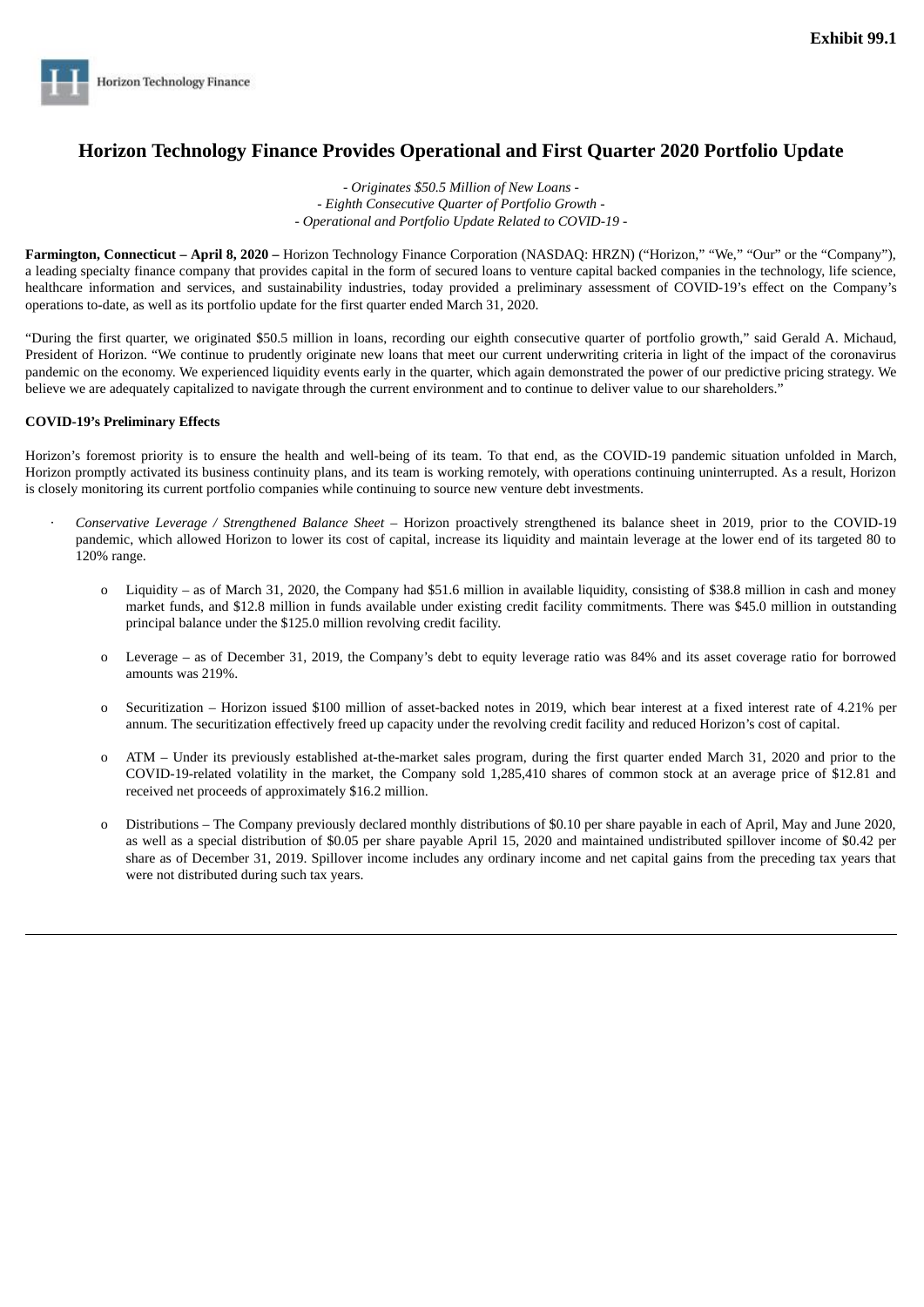

- · *Proactive Portfolio Management and Diverse Portfolio* Horizon has a diversified portfolio of development stage companies in the technology, life science and healthcare information and services industries. Horizon has always engaged with all of its venture debt portfolio companies on a regular and "as needed" basis. While development stage companies historically have been less susceptible to economic downturns than traditional middle market companies, the impact of the current financial disruption and economic contraction may affect capital raising for development stage companies.
- · *Venture Debt Snapshot* The market volatility caused by the COVID-19 pandemic is ongoing and Horizon continues to closely monitor the economic environment. In the life sciences, technology, and healthcare information and services sectors in which Horizon typically invests, there also remain significant opportunities for investment despite the market dislocation. Accordingly, Horizon continues to source new portfolio investments in the market while remaining vigilant in maintaining its prudent underwriting criteria.

"We will continue to closely monitor the evolving economic landscape as it relates to our portfolio companies. At the same time, we will seek opportunities for companies to utilize our venture debt solutions," said Robert D. Pomeroy, Jr., Chairman and Chief Executive Officer of Horizon. "We believe our strong balance sheet, closely managed portfolio, and deep management experience will help us navigate through these challenging times."

#### **First Quarter 2020 Portfolio Update**

#### **Originations**

Horizon funded six loans during the first quarter of 2020 totaling \$50.5 million:

- · \$20.0 million to a new portfolio company, Castle Creek Biosciences, Inc., which develops and commercializes gene therapies for patients with rare and serious genetic diseases.
- · \$15.0 million to a new portfolio company, an innovator in digital health and remote patient monitoring, focusing on providing cardiac monitors.
- · \$10.0 million to a new portfolio company, an online program management partner dedicated to creating global access to high-quality online education.
- · \$4.0 million to an existing portfolio company, CSA Medical, Inc., a developer of novel, patent-protected cryotherapy medical devices.
- · \$1.1 million to an existing portfolio company, Betabrand Corporation, a crowdfunded online clothing community that designs, manufactures, and consistently releases new products.
- · \$0.4 million to an existing portfolio company focused on the late-stage development and commercialization of drugs to treat cardiovascular diseases.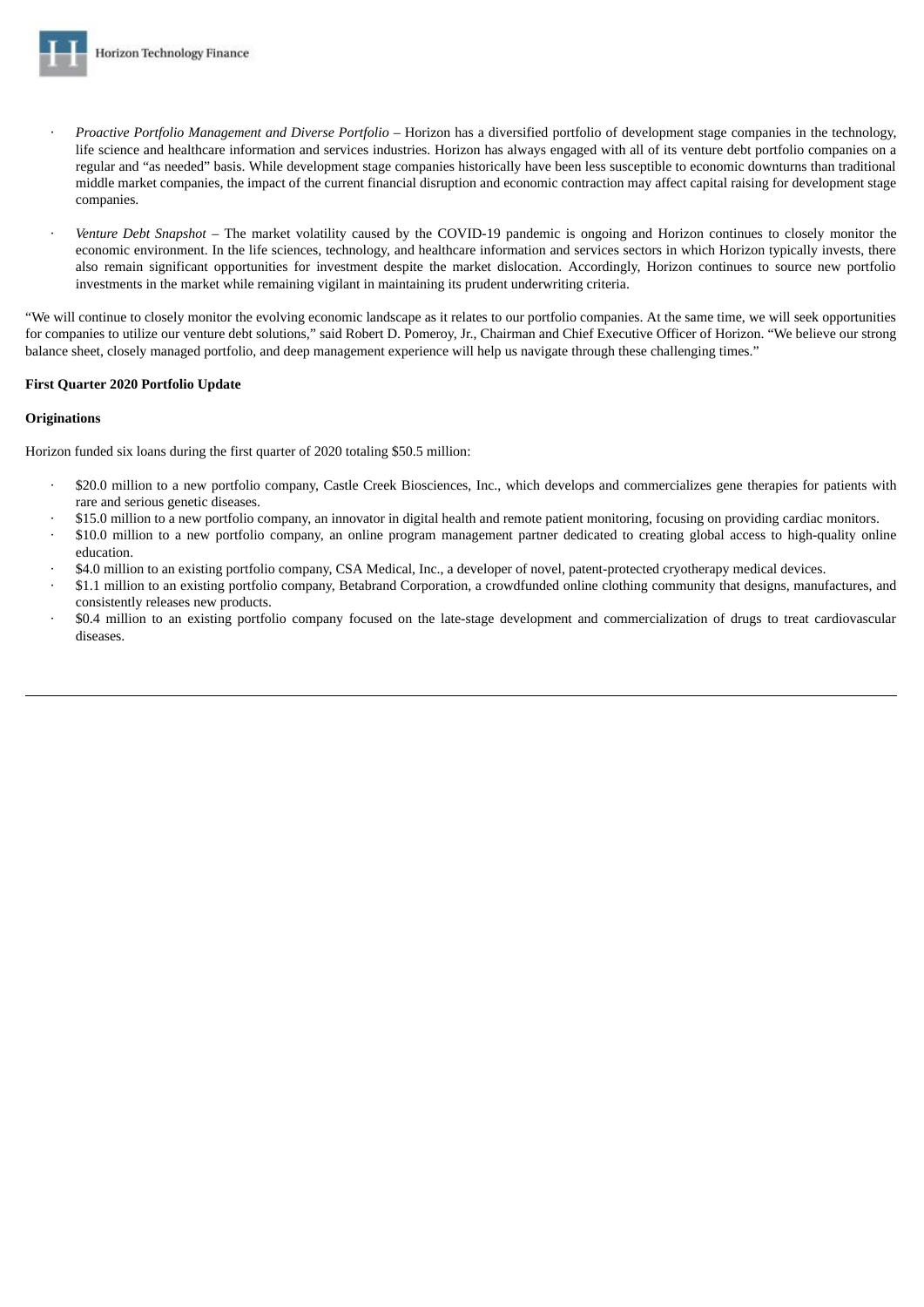

### **Liquidity Events**

Horizon experienced liquidity events from five portfolio companies in the first quarter of 2020, including principal prepayments of \$16.4 million and warrant proceeds of \$5.4 million, compared to \$22.3 million of principal prepayments and \$2.0 million of warrant proceeds during the fourth quarter of 2019:

- · In January, Sys-Tech Solutions, Inc. ("Sys-Tech") closed a sale transaction from which Horizon received proceeds of \$2.3 million in connection with the termination of Horizon's warrants in Sys-Tech.
- · In January, Horizon sold its equity in Palatin Technologies, Inc. ("Palatin"). Horizon continues to hold warrants in Palatin.
- In February, Horizon received proceeds of \$0.4 million upon the sale of its equity and exercise and sale of its warrants in Revance Therapeutics, Inc.
- · In February, Bridge2 Solutions, LLC ("Bridge2") paid the outstanding principal balance of \$14.5 million on its venture loan, plus interest and endof-term payment. Horizon also received proceeds of approximately \$2.8 million in connection with the termination of Horizon's warrants in Bridge2.
- In March, Verve Wireless, Inc. prepaid its outstanding principal balance of \$1.9 million on its venture loan, plus interest, end-of-term payment, prepayment fee and additional fees.

#### **Joint Venture Activity**

During the first quarter of 2020, Bridge2 prepaid its outstanding principal balance of \$0.5 million on its venture loan, plus interest and end-of-term payment. The joint venture also received proceeds of \$0.04 million from the termination of its warrants in Bridge2.

#### **Principal Payments Received**

During the first quarter of 2020, Horizon received regularly scheduled principal payments on investments totaling \$4.2 million, compared to regularly scheduled principal payments totaling \$4.3 million during the fourth quarter of 2019.

#### **Commitments**

During the first quarter ended March 31, 2020, Horizon closed new loan commitments totaling \$55.0 million to three companies, compared to new loan commitments of \$88.0 million to six companies in the fourth quarter of 2019.

#### **Pipeline**

As of March 31, 2020, Horizon's unfunded loan approvals and commitments ("Committed Backlog"), all priced at floating interest rates, were \$44.2 million to ten companies. This compares to a Committed Backlog of \$49.5 million to ten companies as of December 31, 2019. While Horizon's portfolio companies have discretion whether to draw down such commitments, the right of a portfolio company to draw down its commitment is often subject to achievement of specific milestones and other conditions to borrowing.

#### **Capital Markets Activity – Warrant and Equity Portfolio**

As of March 31, 2020, Horizon held a portfolio of warrant and equity positions in 70 portfolio companies, including 58 private companies, which provides the potential for future additional returns to Horizon's shareholders.